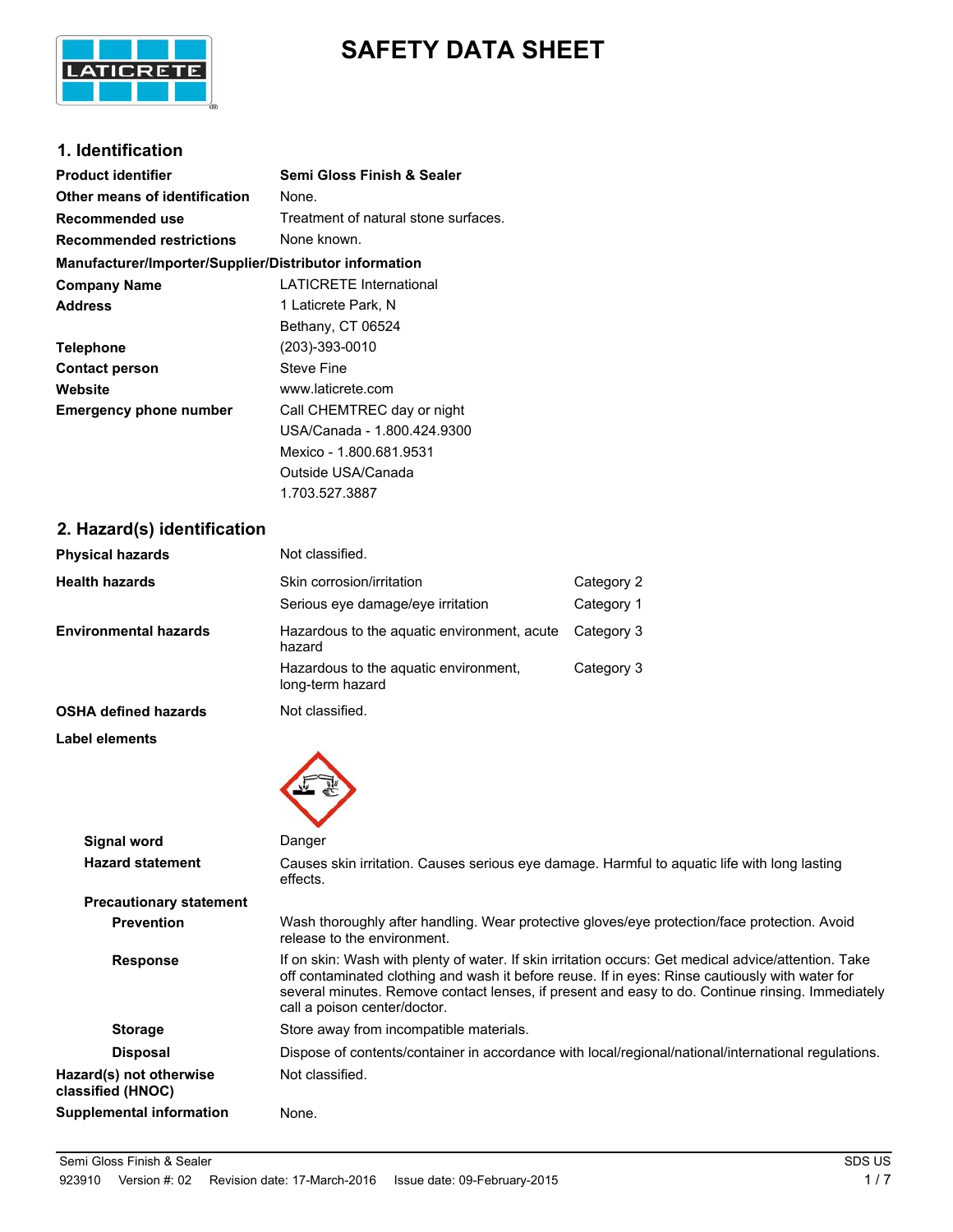# **3. Composition/information on ingredients**

#### **Mixtures**

| <b>Chemical name</b>                                                                |                                                                                                                                                                                | <b>CAS number</b> | $\%$     |
|-------------------------------------------------------------------------------------|--------------------------------------------------------------------------------------------------------------------------------------------------------------------------------|-------------------|----------|
| <b>Styrene-Acrylic Copolymers</b>                                                   |                                                                                                                                                                                | Proprietary       | $5 - 35$ |
| <b>Ethoxylated Alkyl Phosphates</b>                                                 |                                                                                                                                                                                | Proprietary       | $5 - 10$ |
| Sodium<br>dodecylbenzenesulfonate                                                   |                                                                                                                                                                                | 25155-30-0        | $1 - 5$  |
| <b>Composition comments</b>                                                         | All concentrations are in percent by weight unless ingredient is a gas. Gas concentrations are in<br>percent by volume.                                                        |                   |          |
| 4. First-aid measures                                                               |                                                                                                                                                                                |                   |          |
| <b>Inhalation</b>                                                                   | Remove victim to fresh air and keep at rest in a position comfortable for breathing. Get medical<br>attention if any discomfort continues.                                     |                   |          |
| <b>Skin contact</b>                                                                 | Flush thoroughly with water for at least 15 minutes. Wash skin with soap and water. Get medical<br>attention if irritation develops and persists.                              |                   |          |
| Eye contact                                                                         | Immediately flush eyes with plenty of water for at least 15 minutes. Remove contact lenses, if<br>present and easy to do. Continue rinsing. Get medical attention immediately. |                   |          |
| Ingestion                                                                           | Rinse mouth. Do not induce vomiting. If vomiting occurs, keep head low so that stomach content<br>doesn't get into the lungs. Get medical attention.                           |                   |          |
| <b>Most important</b><br>symptoms/effects, acute and<br>delayed                     | Permanent eye damage including blindness could result. Headaches, nausea and vomiting.                                                                                         |                   |          |
| <b>Indication of immediate</b><br>medical attention and special<br>treatment needed | Provide general supportive measures and treat symptomatically.                                                                                                                 |                   |          |
| <b>General information</b>                                                          | Ensure that medical personnel are aware of the material(s) involved, and take precautions to<br>protect themselves.                                                            |                   |          |
| 5. Fire-fighting measures                                                           |                                                                                                                                                                                |                   |          |
| Suitable extinguishing media                                                        | Water fog. Dry chemical powder. Carbon dioxide (CO2).                                                                                                                          |                   |          |
| Unsuitable extinguishing<br>media                                                   | Do not use water jet as an extinguisher, as this will spread the fire.                                                                                                         |                   |          |
| Specific hazards arising from<br>the chemical                                       | Fire may produce irritating, corrosive and/or toxic gases.                                                                                                                     |                   |          |
| Special protective equipment<br>and precautions for firefighters                    | Self-contained breathing apparatus and full protective clothing must be worn in case of fire.                                                                                  |                   |          |
| <b>Fire fighting</b><br>equipment/instructions                                      | Move containers from fire area if you can do so without risk. Use water spray to cool unopened<br>containers.                                                                  |                   |          |
| <b>General fire hazards</b>                                                         | No unusual fire or explosion hazards noted.                                                                                                                                    |                   |          |

### **6. Accidental release measures**

| <b>Personal precautions,</b><br>protective equipment and<br>emergency procedures | Keep unnecessary personnel away. Keep people away from and upwind of spill/leak. Wear<br>appropriate protective equipment and clothing during clean-up. Ensure adequate ventilation. Local<br>authorities should be advised if significant spillages cannot be contained.   |
|----------------------------------------------------------------------------------|-----------------------------------------------------------------------------------------------------------------------------------------------------------------------------------------------------------------------------------------------------------------------------|
| <b>Methods and materials for</b><br>containment and cleaning up                  | Large Spills: Stop the flow of material, if this is without risk. Dike the spilled material, where this is<br>possible. Absorb in vermiculite, dry sand or earth and place into containers. Following product<br>recovery, flush area with water.                           |
|                                                                                  | Small Spills: Wipe up with absorbent material (e.g. cloth, fleece). Clean surface thoroughly to<br>remove residual contamination.                                                                                                                                           |
| <b>Environmental precautions</b>                                                 | Never return spills in original containers for re-use. For waste disposal, see Section 13 of the SDS.<br>Avoid release to the environment. Do not discharge into drains, water courses or onto the ground.<br>Environmental manager must be informed of all major releases. |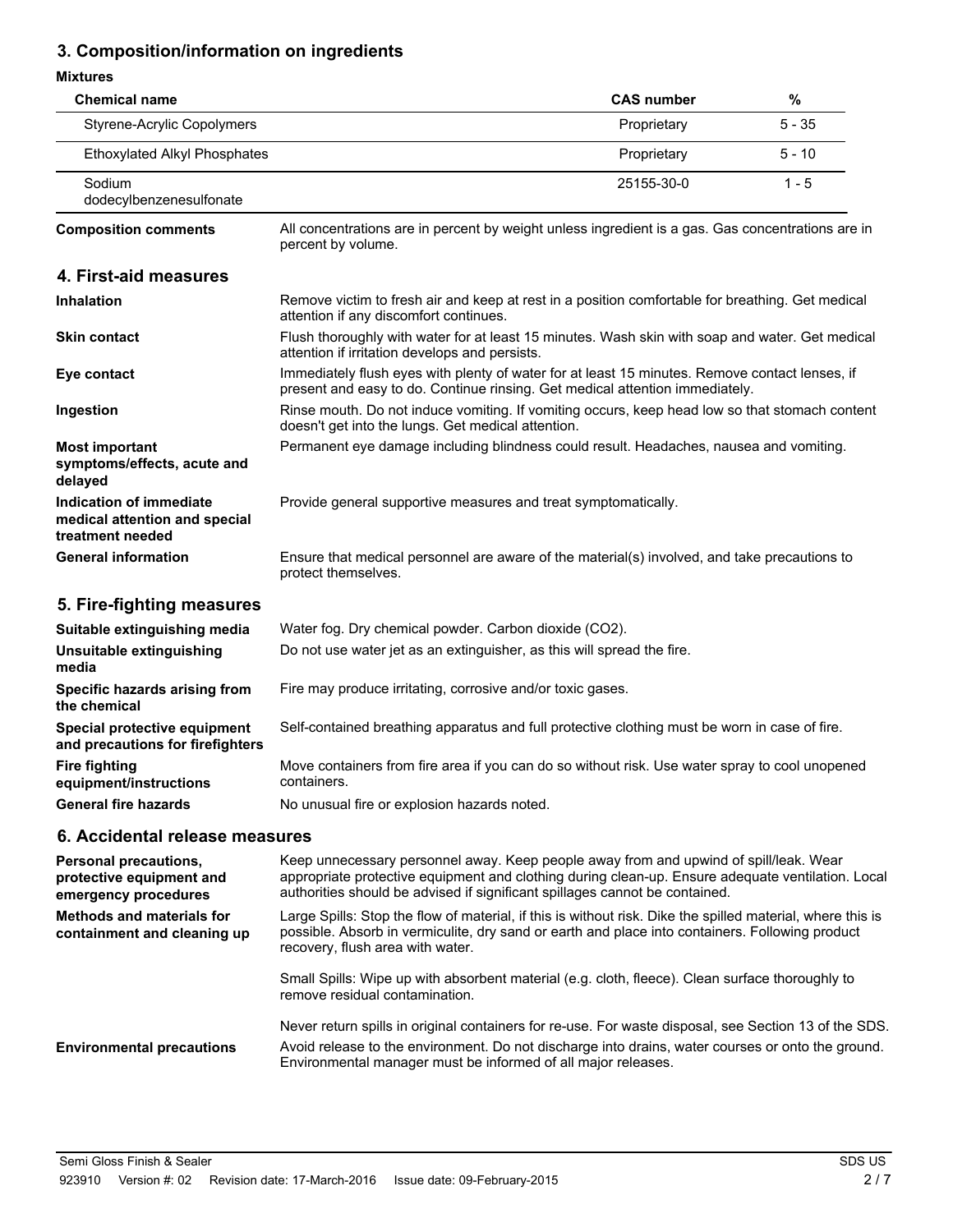# **7. Handling and storage**

| <b>Precautions for safe handling</b>                            | Avoid inhalation of vapors and contact with skin, eyes and clothing. Use with adequate ventilation.<br>Do not taste or swallow. Wear appropriate personal protective equipment. Observe good industrial<br>hygiene practices. |
|-----------------------------------------------------------------|-------------------------------------------------------------------------------------------------------------------------------------------------------------------------------------------------------------------------------|
| Conditions for safe storage,<br>including any incompatibilities | Keep container tightly closed. Store in a cool and well-ventilated place. Protect from freezing.<br>Store away from incompatible materials (See Section 10).                                                                  |
| 8. Exposure controls/personal protection                        |                                                                                                                                                                                                                               |
| <b>Occupational exposure limits</b>                             | No exposure limits noted for ingredient(s).                                                                                                                                                                                   |
| <b>Biological limit values</b>                                  | No biological exposure limits noted for the ingredient(s).                                                                                                                                                                    |
| Appropriate engineering<br>controls                             | Good general ventilation (typically 10 air changes per hour) should be used. Ventilation rates<br>should be matched to conditions. If applicable, use process enclosures, local exhaust ventilation,                          |

or other engineering controls to maintain airborne levels below recommended exposure limits. If exposure limits have not been established, maintain airborne levels to an acceptable level. Provide eyewash station.

#### **Individual protection measures, such as personal protective equipment**

**Eye/face protection** Wear safety glasses with side shields (or goggles).

| <b>Skin protection</b><br><b>Hand protection</b> | Wear protective gloves.                                                                                                                                                                                                     |
|--------------------------------------------------|-----------------------------------------------------------------------------------------------------------------------------------------------------------------------------------------------------------------------------|
| <b>Skin protection</b>                           |                                                                                                                                                                                                                             |
| <b>Other</b>                                     | Wear appropriate chemical resistant clothing.                                                                                                                                                                               |
| <b>Respiratory protection</b>                    | In case of inadequate ventilation or risk of inhalation of vapors, use suitable respiratory equipment.                                                                                                                      |
| <b>Thermal hazards</b>                           | Wear appropriate thermal protective clothing, when necessary.                                                                                                                                                               |
| General hygiene<br>considerations                | Always observe good personal hygiene measures, such as washing after handling the material<br>and before eating, drinking, and/or smoking. Routinely wash work clothing and protective<br>equipment to remove contaminants. |

## **9. Physical and chemical properties**

| Appearance                                        | Liquid.               |
|---------------------------------------------------|-----------------------|
| <b>Physical state</b>                             | Liquid.               |
| Form                                              | Liquid.               |
| Color                                             | Opaque, white.        |
| Odor                                              | Slight, acrylic-like. |
| <b>Odor threshold</b>                             | Not available.        |
| рH                                                | Not available.        |
| Melting point/freezing point                      | Not available.        |
| Initial boiling point and boiling<br>range        | Not available.        |
| <b>Flash point</b>                                | Does not flash.       |
| <b>Evaporation rate</b>                           | Not available.        |
| Flammability (solid, gas)                         | Not applicable.       |
| Upper/lower flammability or explosive limits      |                       |
| <b>Flammability limit - lower</b><br>$(\%)$       | Not available.        |
| <b>Flammability limit - upper</b><br>(%)          | Not available.        |
| Vapor pressure                                    | Not available.        |
| <b>Vapor density</b>                              | Not available.        |
| <b>Relative density</b>                           | 1.019                 |
| Solubility(ies)                                   |                       |
| <b>Solubility (water)</b>                         | Not available.        |
| <b>Partition coefficient</b><br>(n-octanol/water) | Not available.        |
| <b>Auto-ignition temperature</b>                  | Not available.        |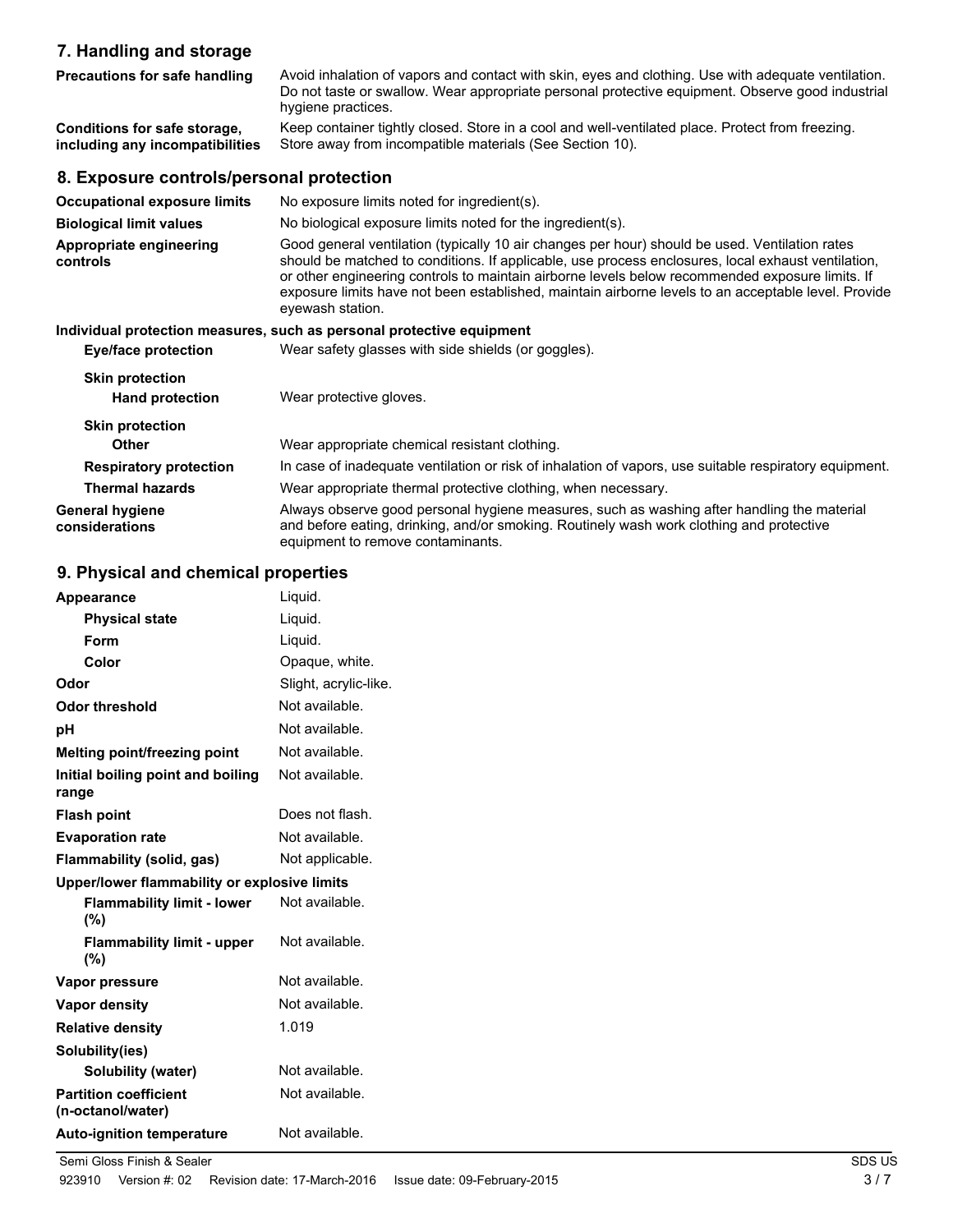| Decomposition temperature | $>$ 392 °F ( $>$ 200 °C) |
|---------------------------|--------------------------|
| <b>Viscosity</b>          | Not available.           |
| <b>Other information</b>  |                          |
| VOC (Weight %)            | 52 g/l excluding water.  |

# **10. Stability and reactivity**

| <b>Reactivity</b>                            | The product is stable and non-reactive under normal conditions of use, storage and transport. |
|----------------------------------------------|-----------------------------------------------------------------------------------------------|
| <b>Chemical stability</b>                    | Material is stable under normal conditions.                                                   |
| <b>Possibility of hazardous</b><br>reactions | Will not occur.                                                                               |
| <b>Conditions to avoid</b>                   | Heat, flames and sparks.                                                                      |
| Incompatible materials                       | Strong oxidizing agents.                                                                      |
| <b>Hazardous decomposition</b><br>products   | Carbon dioxide. Carbon monoxide. Sulfur oxides. Sodium oxides.                                |

# **11. Toxicological information**

| Information on likely routes of exposure                                           |                                                                                        |                     |
|------------------------------------------------------------------------------------|----------------------------------------------------------------------------------------|---------------------|
| <b>Inhalation</b>                                                                  | In high concentrations, vapors may be irritating to the respiratory system.            |                     |
| <b>Skin contact</b>                                                                | Causes skin irritation.                                                                |                     |
| Eye contact                                                                        | Causes serious eye damage.                                                             |                     |
| Ingestion                                                                          | May cause discomfort if swallowed.                                                     |                     |
| Symptoms related to the<br>physical, chemical and<br>toxicological characteristics | Permanent eye damage including blindness could result. Headaches, nausea and vomiting. |                     |
| Information on toxicological effects                                               |                                                                                        |                     |
| <b>Acute toxicity</b>                                                              | May cause discomfort if swallowed.                                                     |                     |
| <b>Components</b>                                                                  | <b>Species</b>                                                                         | <b>Test Results</b> |
| Sodium dodecylbenzenesulfonate (CAS 25155-30-0)                                    |                                                                                        |                     |
| Acute                                                                              |                                                                                        |                     |
| Oral                                                                               |                                                                                        |                     |
|                                                                                    | Rat                                                                                    | $1.26$ g/kg         |
| <b>Skin corrosion/irritation</b>                                                   | Causes skin irritation.                                                                |                     |
| Serious eye damage/eye<br>irritation                                               | Causes serious eye damage.                                                             |                     |
| Respiratory or skin sensitization                                                  |                                                                                        |                     |

| <b>Respiratory sensitization</b>                      | No data available.                                                                                                  |
|-------------------------------------------------------|---------------------------------------------------------------------------------------------------------------------|
| <b>Skin sensitization</b>                             | Not a skin sensitizer.                                                                                              |
| <b>Germ cell mutagenicity</b>                         | No data available to indicate product or any components present at greater than 0.1% are<br>mutagenic or genotoxic. |
| Carcinogenicity                                       | This product is not considered to be a carcinogen by IARC, ACGIH, NTP, or OSHA.                                     |
|                                                       | <b>IARC Monographs. Overall Evaluation of Carcinogenicity</b>                                                       |
| Not listed.                                           |                                                                                                                     |
| <b>NTP Report on Carcinogens</b>                      |                                                                                                                     |
| Not listed.                                           |                                                                                                                     |
|                                                       | <b>OSHA Specifically Regulated Substances (29 CFR 1910.1001-1050)</b>                                               |
| Not regulated.                                        |                                                                                                                     |
| <b>Reproductive toxicity</b>                          | No data available.                                                                                                  |
| Specific target organ toxicity -<br>single exposure   | No data available.                                                                                                  |
| Specific target organ toxicity -<br>repeated exposure | No data available.                                                                                                  |
| <b>Aspiration hazard</b>                              | Not classified.                                                                                                     |

**Chronic effects** Prolonged or repeated contact may dry skin and cause dermatitis.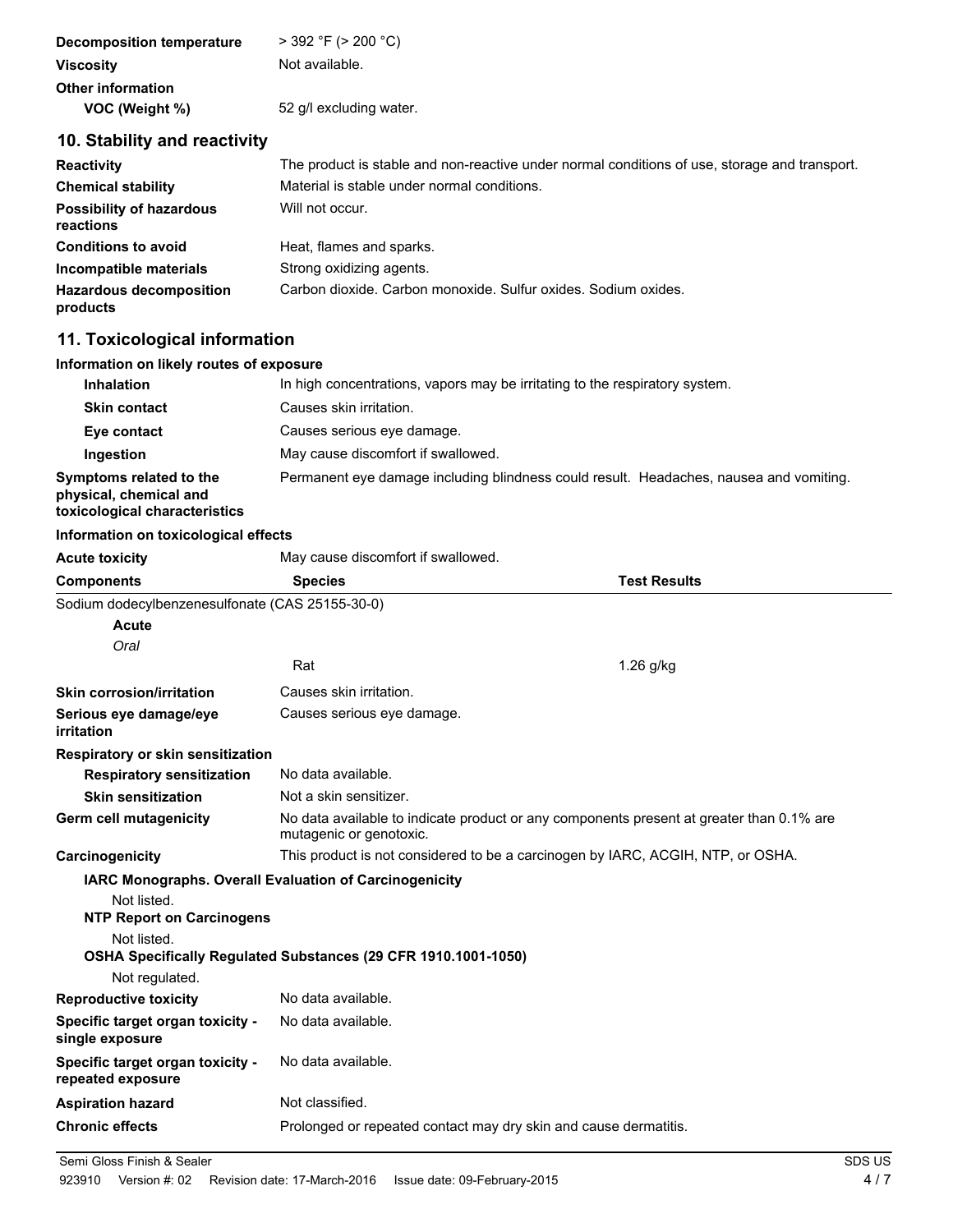# **12. Ecological information**

| Ecotoxicity | Harmful to aquatic life with long lasting effects. |
|-------------|----------------------------------------------------|
|-------------|----------------------------------------------------|

| ECOLOXICITY                                                                                          | Harmor to aquatic life with long lasting effects.                                                                                                                                                                                                                                                                                                 |                                     |                     |  |  |
|------------------------------------------------------------------------------------------------------|---------------------------------------------------------------------------------------------------------------------------------------------------------------------------------------------------------------------------------------------------------------------------------------------------------------------------------------------------|-------------------------------------|---------------------|--|--|
| <b>Components</b>                                                                                    |                                                                                                                                                                                                                                                                                                                                                   | <b>Species</b>                      | <b>Test Results</b> |  |  |
| Sodium dodecylbenzenesulfonate (CAS 25155-30-0)                                                      |                                                                                                                                                                                                                                                                                                                                                   |                                     |                     |  |  |
| <b>Aquatic</b>                                                                                       |                                                                                                                                                                                                                                                                                                                                                   |                                     |                     |  |  |
| Crustacea                                                                                            | EC50                                                                                                                                                                                                                                                                                                                                              | Water flea (Daphnia magna)          | 9.1 mg/l, 48 hours  |  |  |
| Fish                                                                                                 | LC50                                                                                                                                                                                                                                                                                                                                              | Rainbow trout (Oncorhynchus mykiss) | 10.8 mg/l, 96 hours |  |  |
| Persistence and degradability                                                                        | No data is available on the degradability of this product.                                                                                                                                                                                                                                                                                        |                                     |                     |  |  |
| <b>Bioaccumulative potential</b>                                                                     |                                                                                                                                                                                                                                                                                                                                                   | No data available for this product. |                     |  |  |
| Partition coefficient n-octanol / water (log Kow)<br>Sodium dodecylbenzenesulfonate (CAS 25155-30-0) |                                                                                                                                                                                                                                                                                                                                                   | 0.45                                |                     |  |  |
| Mobility in soil                                                                                     | Not available.                                                                                                                                                                                                                                                                                                                                    |                                     |                     |  |  |
| Other adverse effects                                                                                | The product may affect the acidity (pH-factor) in water with risk of harmful effects to aquatic<br>organisms.                                                                                                                                                                                                                                     |                                     |                     |  |  |
| 13. Disposal considerations                                                                          |                                                                                                                                                                                                                                                                                                                                                   |                                     |                     |  |  |
| <b>Disposal instructions</b>                                                                         | Collect and reclaim or dispose in sealed containers at licensed waste disposal site. Do not allow<br>this material to drain into sewers/water supplies. Do not contaminate ponds, waterways or ditches<br>with chemical or used container. Dispose of contents/container in accordance with<br>local/regional/national/international regulations. |                                     |                     |  |  |
| Hazardous waste code                                                                                 | The waste code should be assigned in discussion between the user, the producer and the waste<br>disposal company.                                                                                                                                                                                                                                 |                                     |                     |  |  |
| Waste from residues / unused<br>products                                                             | Dispose of in accordance with local regulations. Empty containers or liners may retain some<br>product residues. This material and its container must be disposed of in a safe manner (see:<br>Disposal instructions).                                                                                                                            |                                     |                     |  |  |

Empty containers should be taken to an approved waste handling site for recycling or disposal. Since emptied containers may retain product residue, follow label warnings even after container is emptied. **Contaminated packaging**

#### **14. Transport information**

#### **DOT**

Not regulated as dangerous goods.

#### **IATA**

Not regulated as dangerous goods.

#### **IMDG**

Not regulated as dangerous goods.

### **Transport in bulk according to** Not available. **Annex II of MARPOL 73/78 and**

**the IBC Code**

### **15. Regulatory information**

#### **US federal regulations**

This product is a "Hazardous Chemical" as defined by the OSHA Hazard Communication Standard, 29 CFR 1910.1200.

#### **TSCA Section 12(b) Export Notification (40 CFR 707, Subpt. D)**

Not regulated.

**OSHA Specifically Regulated Substances (29 CFR 1910.1001-1050)**

Not regulated.

**CERCLA Hazardous Substance List (40 CFR 302.4)**

Sodium dodecylbenzenesulfonate (CAS 25155-30-0) LISTED

#### **Superfund Amendments and Reauthorization Act of 1986 (SARA)**

| <b>Hazard categories</b> | Immediate Hazard - Yes |
|--------------------------|------------------------|
|                          | Delayed Hazard - No    |
|                          | Fire Hazard - No       |
|                          | Pressure Hazard - No   |
|                          | Reactivity Hazard - No |
|                          |                        |

**SARA 302 Extremely hazardous substance**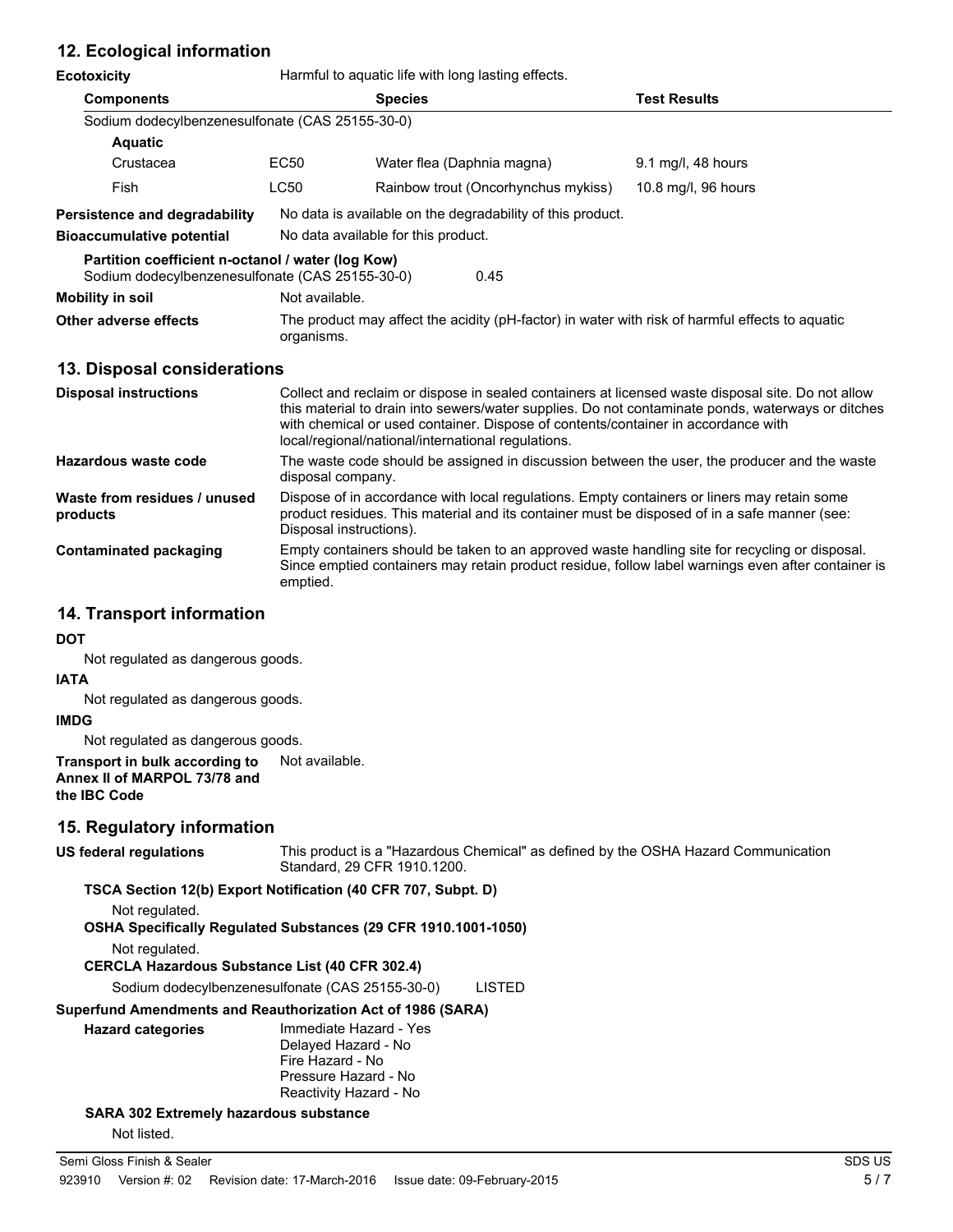### **SARA 311/312 Hazardous** Yes **chemical SARA 313 (TRI reporting)** Not regulated. **Other federal regulations Clean Air Act (CAA) Section 112 Hazardous Air Pollutants (HAPs) List** Not regulated. **Clean Air Act (CAA) Section 112(r) Accidental Release Prevention (40 CFR 68.130)** Not regulated. **Safe Drinking Water Act** Not regulated. **(SDWA)** This product does not contain a chemical known to the State of California to cause cancer, birth defects or other reproductive harm. **US state regulations US. Massachusetts RTK - Substance List** Sodium dodecylbenzenesulfonate (CAS 25155-30-0) **US. New Jersey Worker and Community Right-to-Know Act** Sodium dodecylbenzenesulfonate (CAS 25155-30-0) **US. Pennsylvania Worker and Community Right-to-Know Law** Sodium dodecylbenzenesulfonate (CAS 25155-30-0) **US. Rhode Island RTK** Sodium dodecylbenzenesulfonate (CAS 25155-30-0) **US. California Proposition 65** Not Listed. **International Inventories** Country(s) or region Inventory name **Country in the Country of Country (yes/no**)<sup>\*</sup> Australia Australian Inventory of Chemical Substances (AICS) Yes

| Australia                   | Australian Inventory of Chemical Substances (AICS)                        | Yes |
|-----------------------------|---------------------------------------------------------------------------|-----|
| Canada                      | Domestic Substances List (DSL)                                            | No  |
| Canada                      | Non-Domestic Substances List (NDSL)                                       | Yes |
| China                       | Inventory of Existing Chemical Substances in China (IECSC)                | Yes |
| Europe                      | European Inventory of Existing Commercial Chemical<br>Substances (EINECS) | No  |
| Europe                      | European List of Notified Chemical Substances (ELINCS)                    | Yes |
| Japan                       | Inventory of Existing and New Chemical Substances (ENCS)                  | Yes |
| Korea                       | Existing Chemicals List (ECL)                                             | Yes |
| New Zealand                 | New Zealand Inventory                                                     | Yes |
| <b>Philippines</b>          | Philippine Inventory of Chemicals and Chemical Substances<br>(PICCS)      | Yes |
| United States & Puerto Rico | Toxic Substances Control Act (TSCA) Inventory                             | Yes |

\*A "Yes" indicates this product complies with the inventory requirements administered by the governing country(s).

A "No" indicates that one or more components of the product are not listed or exempt from listing on the inventory administered by the governing country(s).

# **16. Other information, including date of preparation or last revision**

| <b>Issue date</b>    | 09-February-2015 |  |
|----------------------|------------------|--|
| <b>Revision date</b> | 17-March-2016    |  |
| <b>Version#</b>      | 02               |  |
| <b>NFPA ratings</b>  | O                |  |

**List of abbreviations References**

HSDB® - Hazardous Substances Data Bank Registry of Toxic Effects of Chemical Substances (RTECS)